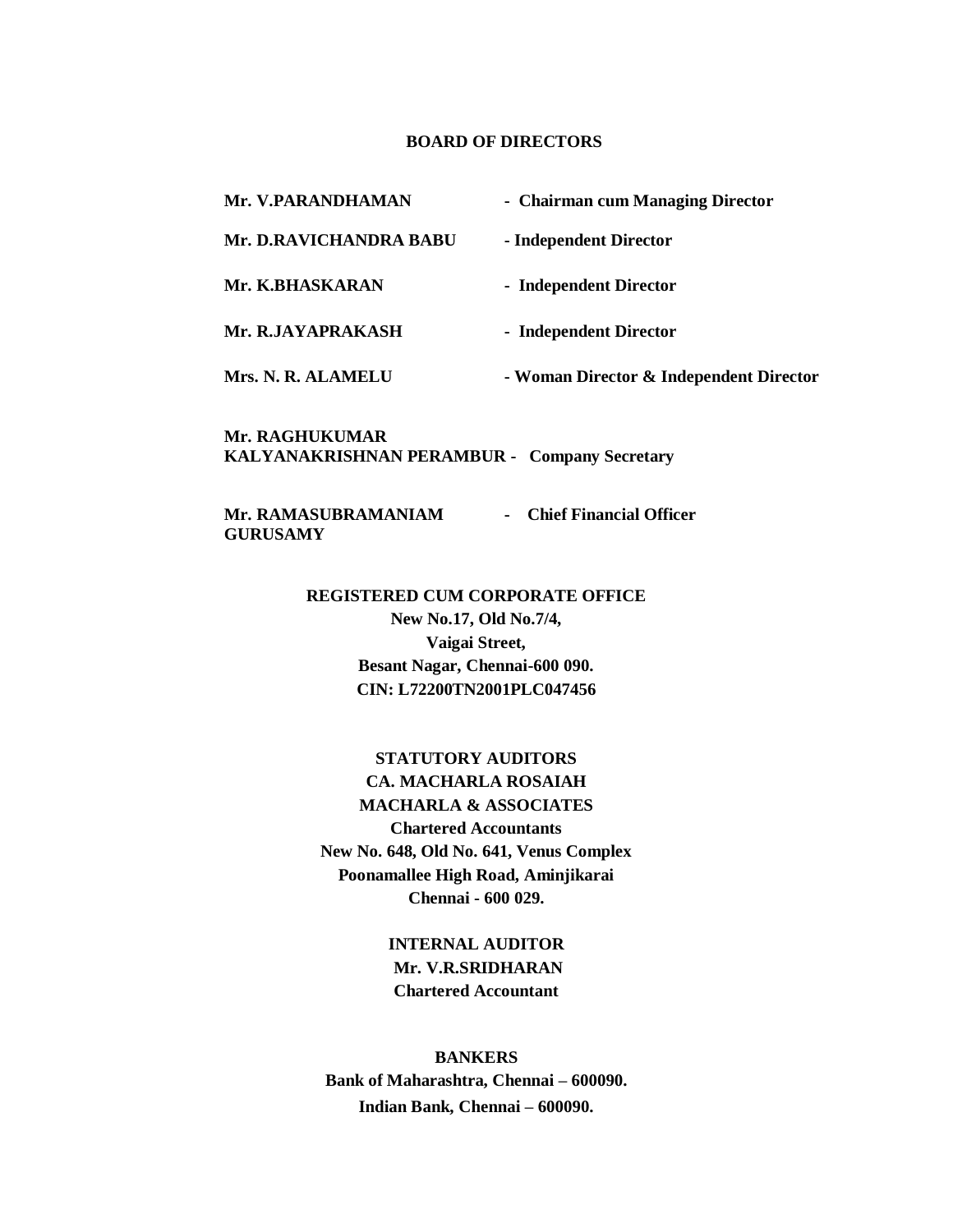### **NOTICE TO THE SHAREHOLDERS**

Notice is hereby given that the 35<sup>th</sup> Annual General Meeting of the members of M/s. iPower Solutions India Limited will be held on Thursday, 24<sup>th</sup> December 2020 at 2.30 P.M IST through video conferencing ("VC") / other audio visual means ("OAVM") to transact the following business.

### **ORDINARY BUSINESS:**

- 1. To consider and adopt the Audited Financial Statements of the Company for the Financial Year 2019-20 together with the Report of the Board of Directors and Auditors thereon.
- 2. To appoint a Director in the place of **Mr.V Parandhaman (DIN:** 00323551) who retires by rotation and being eligible offers himself for re-appointment.

### **SPECIAL BUSINESS:**

### **3. Appointment of Mrs. Namagiripettai Ramachandran Alamelu (DIN: 02138648) as an Independent Director of the Company for a second term of five consecutive years, in terms of Section 149 of the Companies Act, 2013:**

To Consider and if thought fit, to pass with or without modification(s) the following resolution as a Special Resolution:

**"RESOLVED THAT** pursuant to the provisions of Section 149, 152, 160 read with Schedule IV and other applicable provisions, if any, of the Companies Act, 2013 and Companies (Appointment and Qualifications of Directors) Rules, 2014 (including any statutory modification(s) or re-enactment thereof, for the time being in force) and SEBI (Listing Obligations and Disclosure Requirements) Regulations, 2015, as amended from time to time, Mrs. Namagiripettai Ramachandran Alamelu (DIN: 02138648) whose appointment as Independent Director expired in terms of Section 149 of the Companies Act, 2013, be and is hereby appointed as an Independent Director of the Company, not liable to retire by rotation, to hold office for a second term of five consecutive years upto the conclusion of the 40th Annual General Meeting of the members of the company."

> By Order of the Board **For iPower Solutions India Limited**

 **Sd./- V.PARANDHAMAN Chairman & Managing Director** Date: 19/11/2020 **DIN: 00323551**

Place: Chennai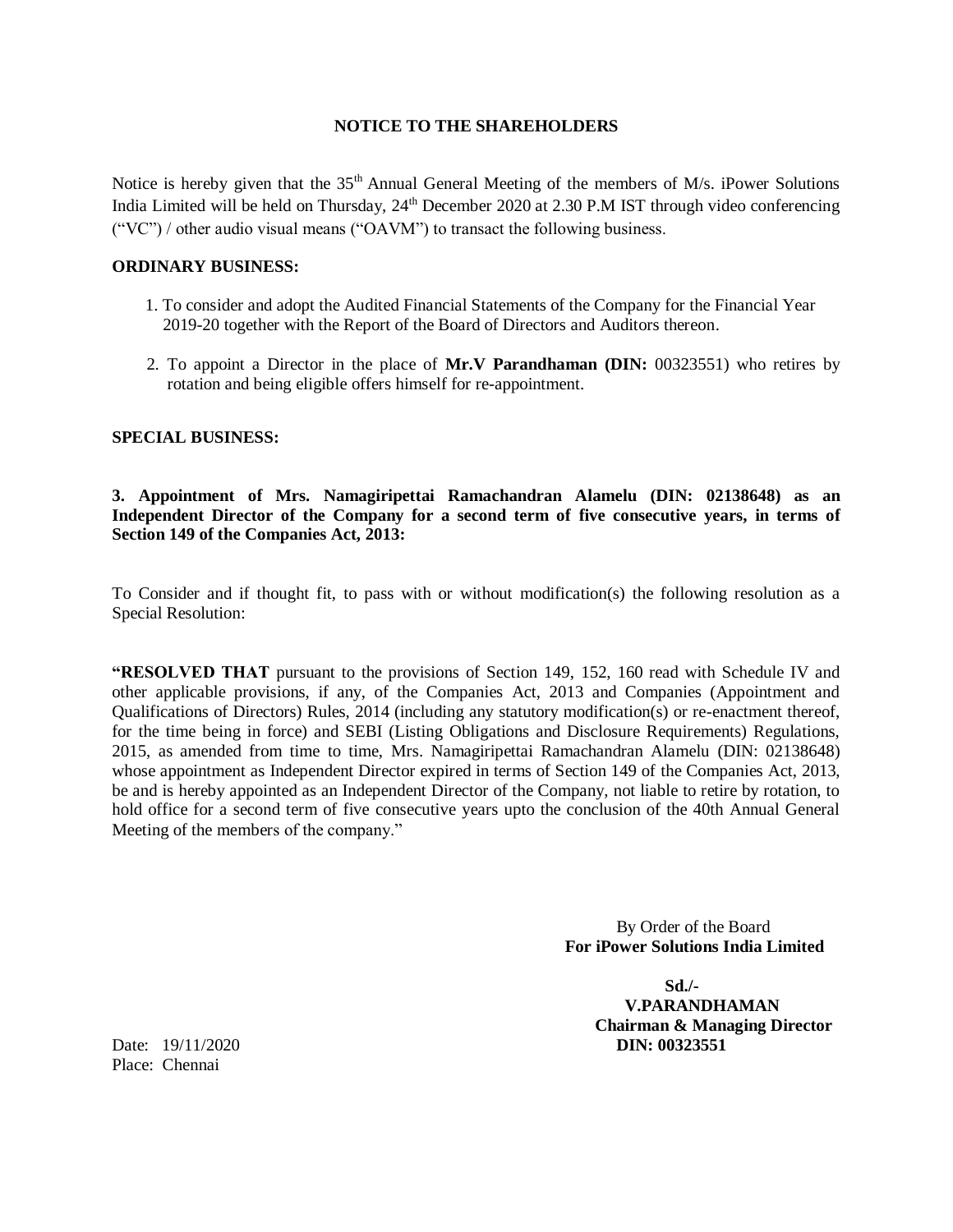### **NOTES**

- 1. An Explanatory Statement setting out all material facts as required under Section 102 of the Companies Act, 2013 in respect of special business of the Company is appended and forms part of the Notice.
- 2. Corporate members intending to send their authorised representatives to attend the meeting are requested to send to the Company a certified copy of the Board resolution authorizing their representative to attend and vote on their behalf at the meeting.
- 3. The Register of Members and the Share Transfer Books of the Company will remain closed from 18<sup>th</sup> December 2020 to 24<sup>th</sup> December 2020 (both days inclusive).
- 4. A statement giving the relevant details of the Director seeking re-appointment under item 3 of the accompanying notice as required under sub clause 3 of regulation 36 of the SEBI (listing obligations and Disclosure requirements) regulations, 2015, is annexed hereto.

5. In view of the continuing Covid-19 pandemic, the Ministry of Corporate affairs ("MCA") has vide its circular dated may 5, 2020 read with circulars dated April 8, 2020 and April 13, 2020 (collectively referred to as "MCA Circulars") permitted the holding of the annual General meeting ("AGM") through VC / OAVM, without the physical presence of the members at a common venue. In compliance with the provisions of the Companies act, 2013 ("act"), SEBI (Listing Obligations And Disclosure Requirements) Regulations, 2015 ("Sebi Listing Regulations") and MCA Circulars, the AGM of the Company is being held through VC / OAVM.

6. In compliance with the aforesaid MCA Circulars and SEBI Circular dated 12th May, 2020, notice of the AGM along with the annual report 2019-20 is being sent only through electronic mode to those members whose email addresses are registered with the Company/ Depositories. members may note that the notice and annual report 2019-20 will also be available on the Company's website www.ipwrs.com , website of the stock exchange i.e. bse limited at www.bseindia.com respectively, and on the website [www.evotingindia.com.](http://www.evotingindia.com/)

7. Pursuant to the provisions of the act, a member entitled to attend and vote at the AGM is entitled to appoint a proxy to attend and vote on his/her behalf and the proxy need not be a member of the Company. since this AGM is being held pursuant to the MCA Circulars through VC / OAVM, physical attendance of members has been dispensed with. Accordingly, the facility for appointment of proxies by the members will not be available for the AGM and hence the proxy form and attendance slip are not annexed to this notice.

- 8. Members attending the AGM through VC / OAVM shall be counted for the purpose of reckoning the quorum under section 103 of the act.
- 9. Since the AGM will be held through VC / OAVM, the route map is not annexed in this notice.
- 10. The Company would be providing the Central Depository Services (India) Limited's (CDSL) system for the members to cast their vote through remote e-voting and participate in the AGM through VC. Members may access the same at https://www.evotingindia.com under shareholders/members login by using the remote e-voting credentials. The link for VC will be available in shareholder/members login where the EVSN of Company will be displayed.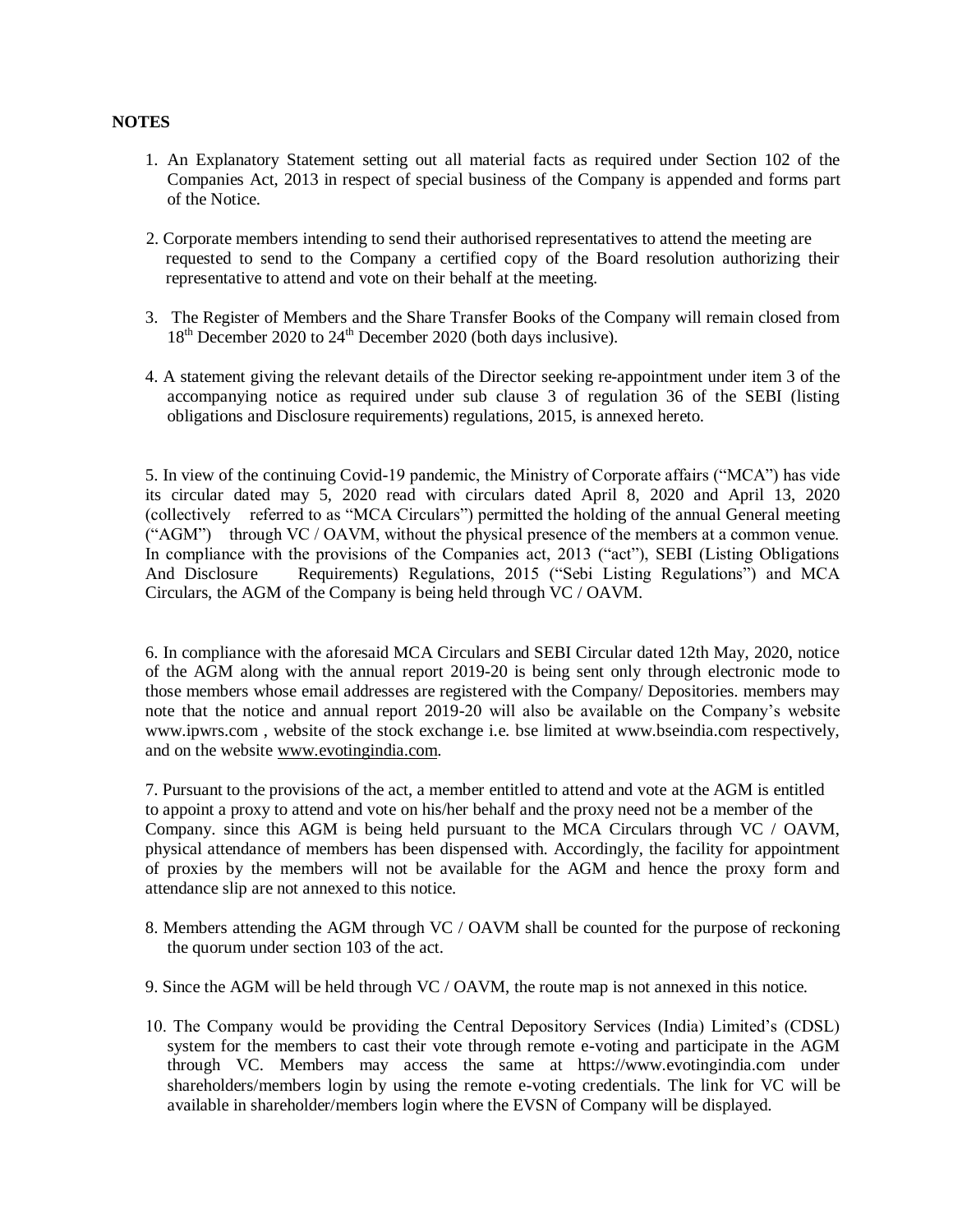11. The Members can join the AGM in the VC/OAVM mode 15 minutes before and after the scheduled time of the commencement of the Meeting by following the procedure mentioned in the Notice. The facility of participation at the EGM/AGM through VC/OAVM will be made available to atleast 1000 members on first come first served basis. This will not include large Shareholders (Shareholders holding 2% or more shareholding), Promoters, Institutional Investors, Directors, Key Managerial Personnel, the Chairpersons of the Audit Committee, Nomination and Remuneration Committee and Stakeholders Relationship Committee, Auditors etc. who are allowed to attend the AGM without restriction on account of first come first served basis.

12. M/s. Cameo Corporate Services Limited, No. 1, Subramanian Building, No 1, Club House Road, Chennai - 600002, , Phones: 044 – 28460390 Email: cameo@cameoindia.com is the Registrar  $\&$ Share Transfer Agent (STA) of the Company. All communications in respect of share transfers and change in the address of the members may be communicated to them.

13. Members holding shares in the same name under different Ledger Folios are requested to apply For consolidation of such Folios and send the relevant share certificates to the Share Transfer Agent/Company.

14. Relevant documents referred to in the accompanying Notice is open are available in the website of the Company www.ipwrs.com

- 15. The Securities and Exchange Board of India has mandated submission of Permanent Account Number (PAN) by every participant in securities market for transaction of transfer, transmission/transposition and deletion of name of deceased holder. Members holding shares in demat form are, therefore, requested to submit PAN details to the Depository Participants with whom they have demat accounts. Members holding shares in physical form can submit their PAN details to the Registrar & Share Transfer Agents of the Company i.e., Cameo Corporate Services Limited.
- 16.Members holding shares in physical form can avail of the nomination facility. For Further details, Members may write to the Company / Share Transfer Agent.

### **CDSL e-Voting System – For Remote e-voting and e-voting during AGM/EGM**

- 1. As you are aware, in view of the situation arising due to COVID-19 global pandemic, the general meetings of the companies shall be conducted as per the guidelines issued by the Ministry of Corporate Affairs (MCA) vide Circular No. 14/2020 dated April 8, 2020, Circular No.17/2020 dated April 13, 2020 and Circular No. 20/2020 dated May 05, 2020. The forthcoming AGM will thus be held through video conferencing (VC) or other audio visual means (OAVM). Hence, Members can attend and participate in the ensuing AGM through VC/OAVM.
- 2. Pursuant to the provisions of Section 108 of the Companies Act, 2013 read with Rule 20 of the Companies (Management and Administration) Rules, 2014 (as amended) and Regulation 44 of SEBI (Listing Obligations & Disclosure Requirements) Regulations 2015 (as amended), and MCA Circulars dated April 08, 2020, April 13, 2020 and May 05, 2020 the Company is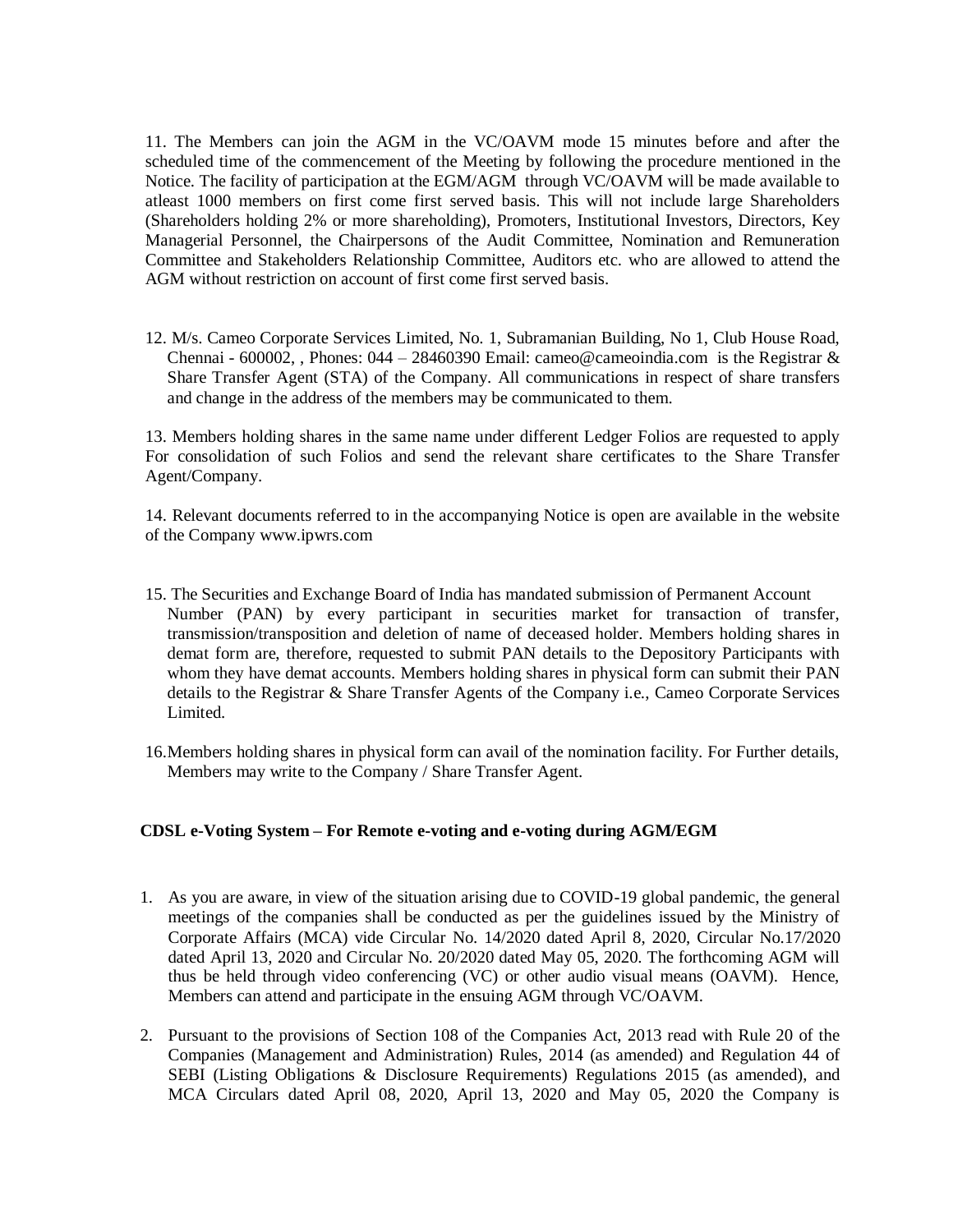providing facility of remote e-voting to its Members in respect of the business to be transacted at the AGM. For this purpose, the Company has entered into an agreement with Central Depository Services (India) Limited (CDSL) for facilitating voting through electronic means, as the authorized e-Voting's agency. The facility of casting votes by a member using remote e-voting as well as the e-voting system on the date of the AGM will be provided by CDSL.

- 3. The Members can join the AGM in the VC/OAVM mode 15 minutes before and after the scheduled time of the commencement of the Meeting by following the procedure mentioned in the Notice. The facility of participation at the AGM through VC/OAVM will be made available to atleast 1000 members on first come first served basis. This will not include large Shareholders (Shareholders holding 2% or more shareholding), Promoters, Institutional Investors, Directors, Key Managerial Personnel, the Chairpersons of the Audit Committee, Nomination and Remuneration Committee and Stakeholders Relationship Committee, Auditors etc. who are allowed to attend the EGM/AGM without restriction on account of first come first served basis.
- 4. The attendance of the Members attending the AGM/EGM through VC/OAVM will be counted for the purpose of ascertaining the quorum under Section 103 of the Companies Act, 2013.
- 5. Pursuant to MCA Circular No. 14/2020 dated April 08, 2020, , the facility to appoint proxy to attend and cast vote for the members is not available for this AGM/EGM. However, in pursuance of Section 112 and Section 113 of the Companies Act, 2013, representatives of the members such as the President of India or the Governor of a State or body corporate can attend the AGM through VC/OAVM and cast their votes through e-voting.
- 6. In line with the Ministry of Corporate Affairs (MCA) Circular No. 17/2020 dated April 13, 2020, the Notice calling the AGM has been uploaded on the website of the Company at www.ipwrs.com. The Notice can also be accessed from the websites of the Stock Exchanges i.e. BSE Limited at www.bseindia.com respectively. The AGM Notice is also disseminated on the website of CDSL (agency for providing the Remote e-Voting facility and e-voting system during the AGM) i.e. [www.evotingindia.com.](http://www.evotingindia.com/)
- 7. The AGM has been convened through VC/OAVM in compliance with applicable provisions of the Companies Act, 2013 read with MCA Circular No. 14/2020 dated April 8, 2020 and MCA Circular No. 17/2020 dated April 13, 2020 and MCA Circular No. 20/2020 dated May 05, 2020.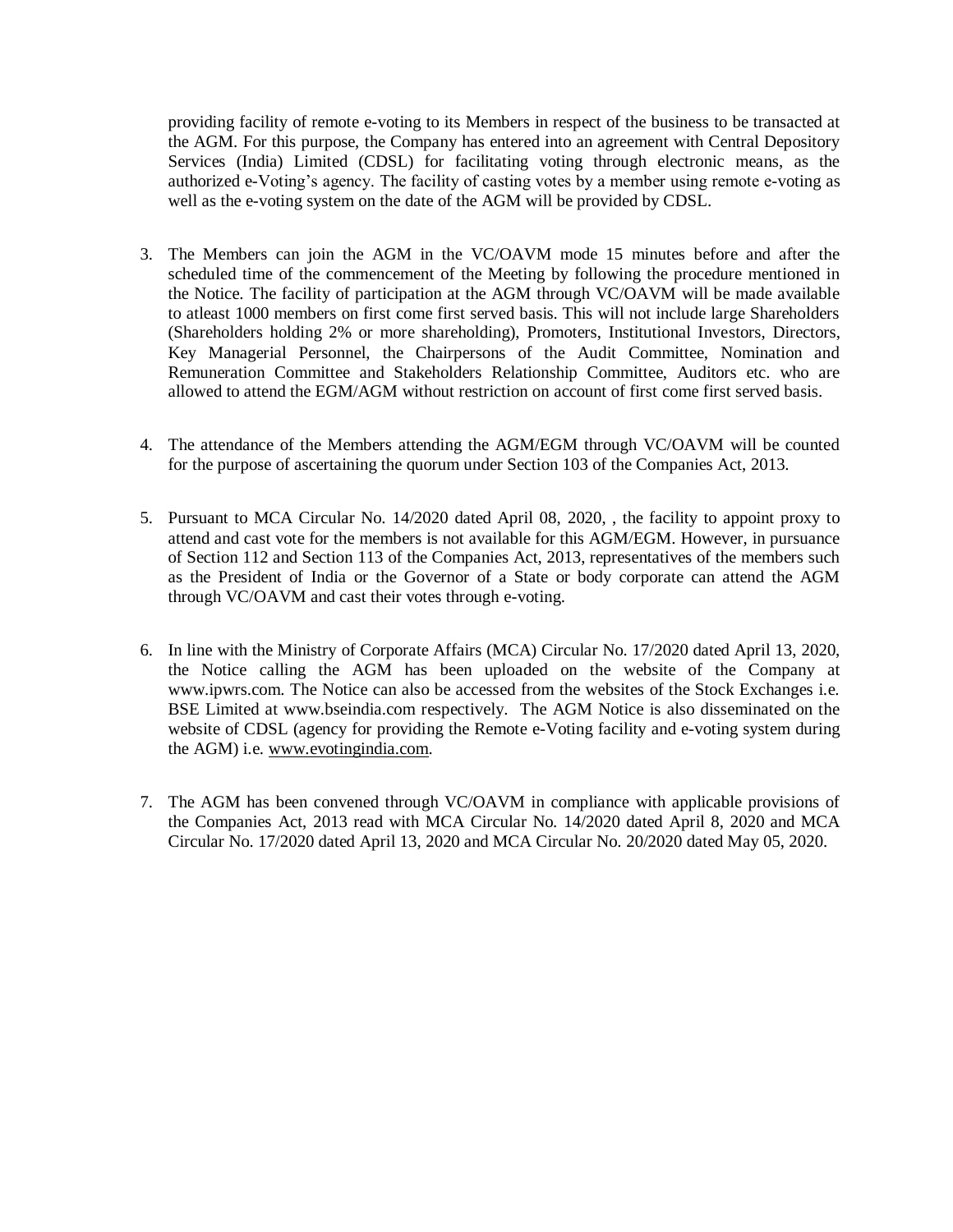### **THE INTRUCTIONS FOR SHAREHOLDRES FOR REMOTE E-VOTING ARE AS UNDER:**

- (i) The voting period begins on Monday 21<sup>st</sup> December 2020 at 9 AM and ends on Wednesday, 23<sup>rd</sup> December 2020 at 5 PM . During this period shareholders' of the Company, holding shares either in physical form or in dematerialized form, as on the cut-off date Thursday,  $17<sup>th</sup>$  day of December, 2020 may cast their vote electronically. The e-voting module shall be disabled by CDSL for voting thereafter.
- (ii) .The board of Directors of the Company has appointed Mrs. Saimathy (membership no. ACS 20466, COP: 16417) Company Secretary as the scrutinizer to scrutinize the e-voting process in a fair and transparent manner and she has communicated her willingness to be appointed and will be available for the same purpose.
- (iii) Shareholders who have already voted prior to the meeting date would not be entitled to vote at the meeting venue.
- (iv) The shareholders should log on to the e-voting website [www.evotingindia.com.](http://www.evotingindia.com/)
- (v) Click on "Shareholders" module.
- (vi) Now enter your User ID
	- a. For CDSL: 16 digits beneficiary ID,
	- b. For NSDL: 8 Character DP ID followed by 8 Digits Client ID,
	- c. Shareholders holding shares in Physical Form should enter Folio Number registered with the Company. OR

Alternatively, if you are registered for CDSL's **EASI/EASIEST** e-services, you can log-in at [https://www.cdslindia.com](https://www.cdslindia.com/) from **[Login](file:///C:/Users/SAI%20ACER/Downloads/Login - Myeasi)** - **My**e**asi** using your login credentials. Once you successfully log-in to CDSL's **EASI/EASIEST** e-services, click on **e-Voting** option and proceed directly to cast your vote electronically.

- (vii) Next enter the Image Verification as displayed and Click on Login.
- (viii) If you are holding shares in demat form and had logged on to [www.evotingindia.com](http://www.evotingindia.com/) and voted on an earlier e-voting of any company, then your existing password is to be used.
- (ix) If you are a first time user follow the steps given below:

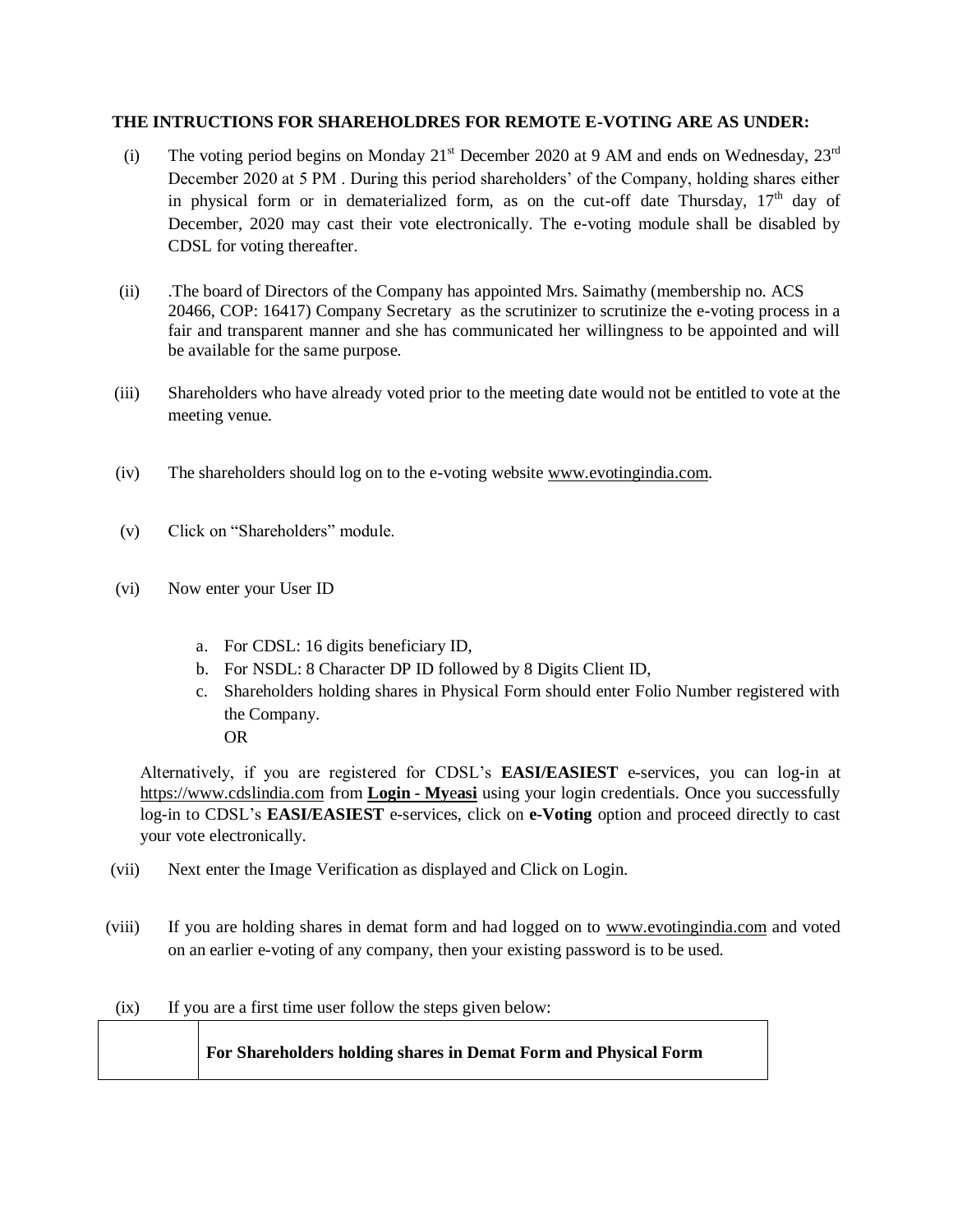| <b>PAN</b>                                                                      | Enter your 10 digit alpha-numeric *PAN issued by Income Tax Department<br>(Applicable for both demat shareholders as well as physical shareholders)                                                                                                                                                                                                               |  |  |
|---------------------------------------------------------------------------------|-------------------------------------------------------------------------------------------------------------------------------------------------------------------------------------------------------------------------------------------------------------------------------------------------------------------------------------------------------------------|--|--|
|                                                                                 | who have not updated their PAN with the<br>Shareholders<br>$\bullet$<br>Company/Depository Participant are requested to use the sequence<br>number sent by Company/RTA or contact Company/RTA.                                                                                                                                                                    |  |  |
| Dividend<br>Bank<br>Details<br><b>OR</b><br>Date<br><b>Birth</b><br>of<br>(DOB) | Enter the Dividend Bank Details or Date of Birth (in dd/mm/yyyy format) as<br>recorded in your demat account or in the company records in order to login.<br>If both the details are not recorded with the depository or company<br>$\bullet$<br>please enter the member id / folio number in the Dividend Bank details<br>field as mentioned in instruction (v). |  |  |

- (x) After entering these details appropriately, click on "SUBMIT" tab.
- (xi) Shareholders holding shares in physical form will then directly reach the Company selection screen. However, shareholders holding shares in demat form will now reach 'Password Creation' menu wherein they are required to mandatorily enter their login password in the new password field. Kindly note that this password is to be also used by the demat holders for voting for resolutions of any other company on which they are eligible to vote, provided that company opts for e-voting through CDSL platform. It is strongly recommended not to share your password with any other person and take utmost care to keep your password confidential.
- (xii) For shareholders holding shares in physical form, the details can be used only for e-voting on the resolutions contained in this Notice.
- (xiii) Click on the EVSN for the relevant <Company Name> on which you choose to vote.
- (xiv) On the voting page, you will see "RESOLUTION DESCRIPTION" and against the same the option "YES/NO" for voting. Select the option YES or NO as desired. The option YES implies that you assent to the Resolution and option NO implies that you dissent to the Resolution.
- (xv) Click on the "RESOLUTIONS FILE LINK" if you wish to view the entire Resolution details.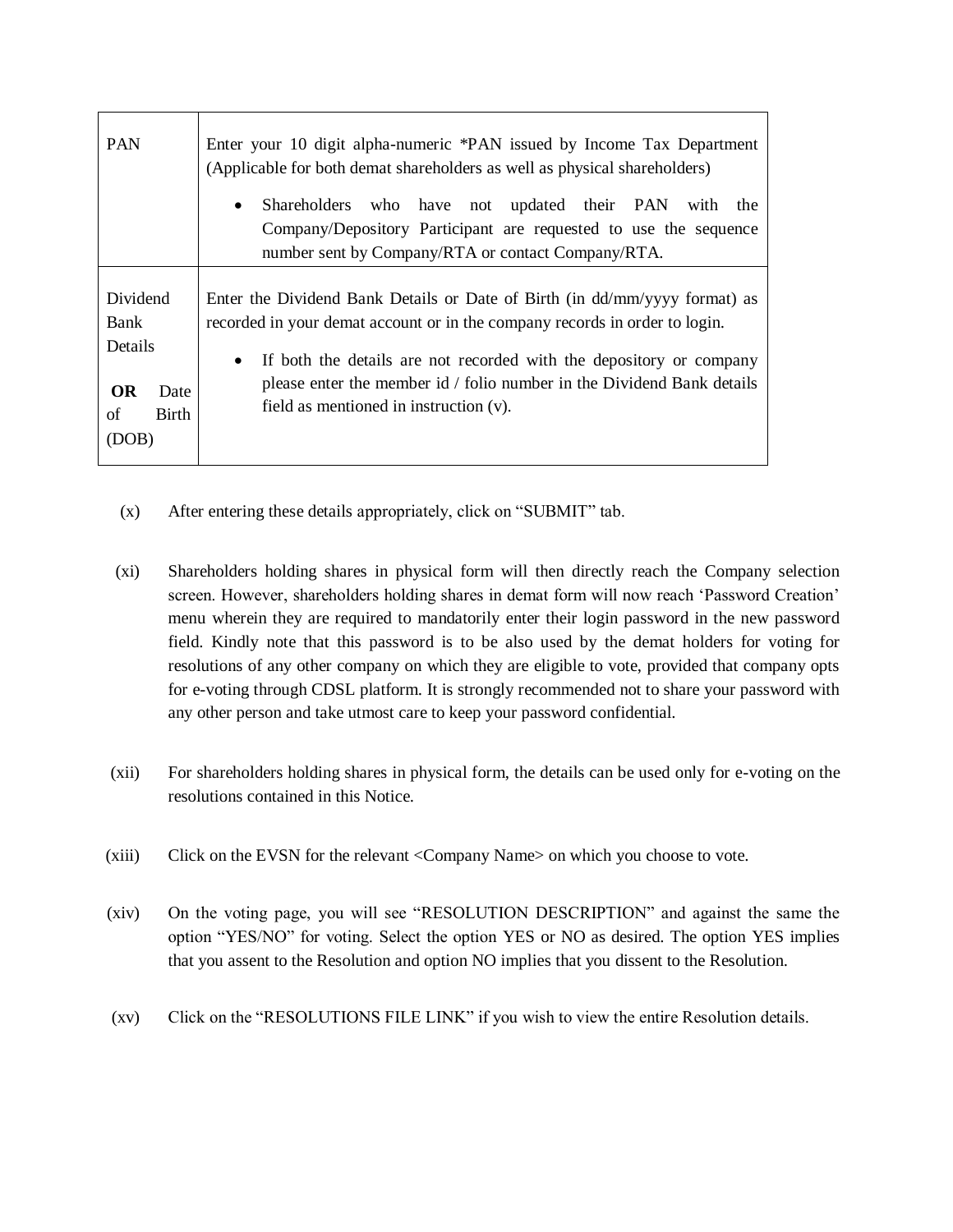- (xvi) After selecting the resolution you have decided to vote on, click on "SUBMIT". A confirmation box will be displayed. If you wish to confirm your vote, click on "OK", else to change your vote, click on "CANCEL" and accordingly modify your vote.
- (xvii) Once you "CONFIRM" your vote on the resolution, you will not be allowed to modify your vote.
- (xviii) You can also take a print of the votes cast by clicking on "Click here to print" option on the Voting page.
- (xix) If a demat account holder has forgotten the login password then Enter the User ID and the image verification code and click on Forgot Password & enter the details as prompted by the system.
- (xx) Shareholders can also cast their vote using CDSL's mobile app "**m-Voting".** The m-Voting app can be downloaded from respective Store. Please follow the instructions as prompted by the mobile app while Remote Voting on your mobile.

# **PROCESS FOR THOSE SHAREHOLDERS WHOSE EMAIL ADDRESSES ARE NOT REGISTERED WITH THE DEPOSITORIES FOR OBTAINING LOGIN CREDENTIALS FOR E-VOTING FOR THE RESOLUTIONS PROPOSED IN THIS NOTICE:**

1. For Physical shareholders- please provide necessary details like Folio No., Name of shareholder, scanned copy of the share certificate (front and back), PAN (self attested scanned copy of PAN card), AADHAR (self attested scanned copy of Aadhar Card) by email to **Company/RTA email id**.

2. For Demat shareholders -, please provide Demat account detials (CDSL-16 digit beneficiary ID or NSDL-16 digit DPID + CLID), Name, client master or copy of Consolidated Account statement, PAN (self attested scanned copy of PAN card), AADHAR (self attested scanned copy of Aadhar Card) to **Company/RTA email id**.

# **INSTRUCTIONS FOR SHAREHOLDERS ATTENDING THE AGM THROUGH VC/OAVM ARE AS UNDER:**

1. Shareholder will be provided with a facility to attend the EGM/AGM through VC/OAVM through the CDSL e-Voting system. Shareholders may access the same at https://www.evotingindia.com under shareholders/members login by using the remote e-voting credentials. The link for VC/OAVM will be available in shareholder/members login where the EVSN of Company will be displayed.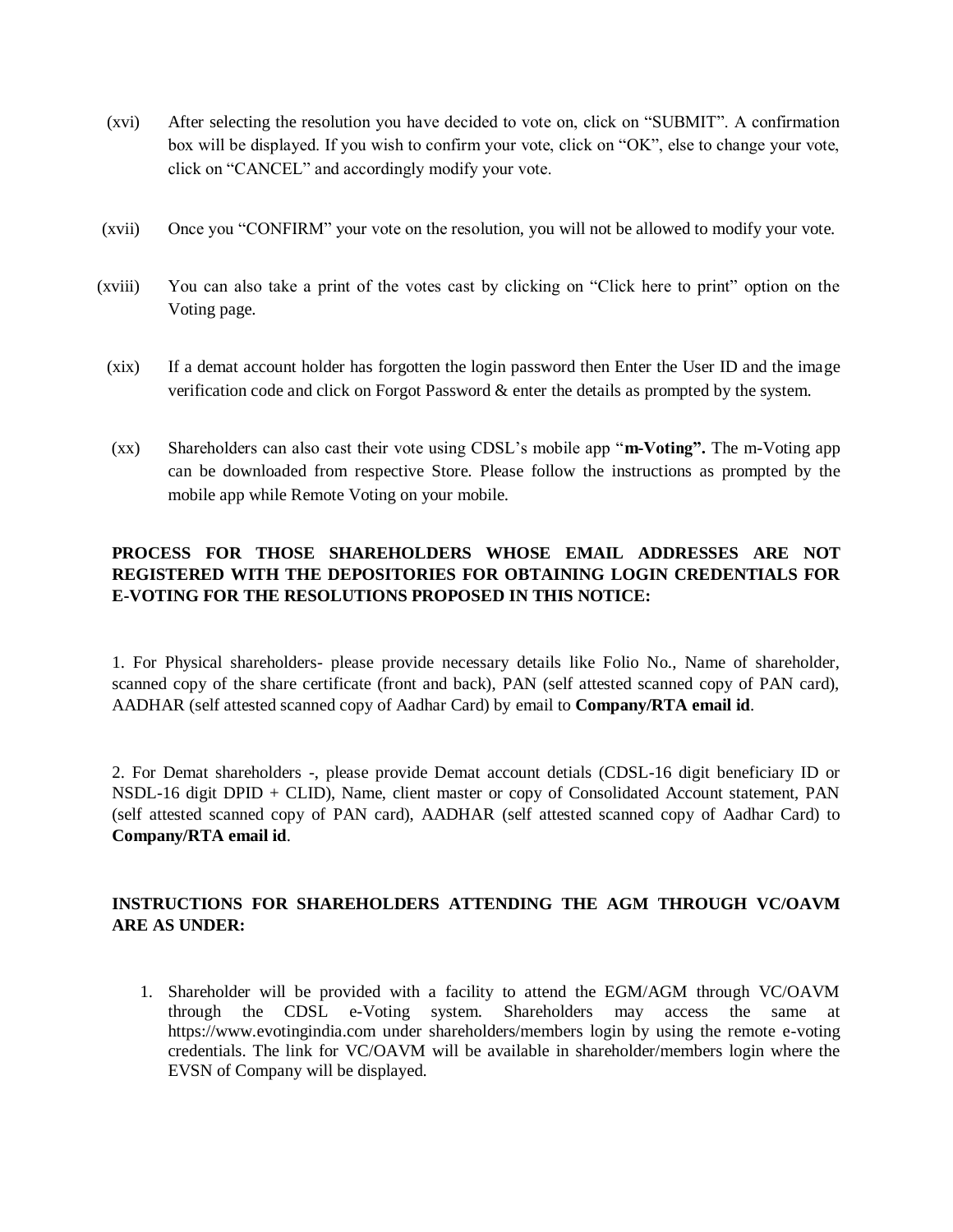- 2. Shareholders are encouraged to join the Meeting through Laptops / IPads for better experience.
- 3. Further shareholders will be required to allow Camera and use Internet with a good speed to avoid any disturbance during the meeting.
- 4. Please note that Participants Connecting from Mobile Devices or Tablets or through Laptop connecting via Mobile Hotspot may experience Audio/Video loss due to Fluctuation in their respective network. It is therefore recommended to use Stable Wi-Fi or LAN Connection to mitigate any kind of aforesaid glitches.
- 5. Shareholders who would like to express their views/ask questions during the meeting may register themselves as a speaker by sending their request in advance atleast **5 days prior to meeting** mentioning their name, demat account number/folio number, email id, mobile number at (company email id). The shareholders who do not wish to speak during the AGM but have queries may send their queries in advance **5 days prior to meeting** mentioning their name, demat account number/folio number, email id, mobile number at (company email id). These queries will be replied to by the company suitably by email.
- 6. Those shareholders who have registered themselves as a speaker will only be allowed to express their views/ask questions during the meeting.

## **INSTRUCTIONS FOR SHAREHOLDERS FOR E-VOTING DURING THE AGM/EGM ARE AS UNDER:-**

- 1. The procedure for e-Voting on the day of the AGM is same as the instructions mentioned above for Remote e-voting.
- 2. Only those shareholders, who are present in the AGM through VC/OAVM facility and have not casted their vote on the Resolutions through remote e-Voting and are otherwise not barred from doing so, shall be eligible to vote through e-Voting system available during the EAGM.
- 3. If any Votes are cast by the shareholders through the e-voting available during the AGM and if the same shareholders have not participated in the meeting through VC/OAVM facility , then the votes cast by such shareholders shall be considered invalid as the facility of e-voting during the meeting is available only to the shareholders attending the meeting.
- 4. Shareholders who have voted through Remote e-Voting will be eligible to attend the AGM. However, they will not be eligible to vote at the AGM.

### (xxi) **Note for Non – Individual Shareholders and Custodians**

 Non-Individual shareholders (i.e. other than Individuals, HUF, NRI etc.) and Custodians are required to log on to [www.evotingindia.com](http://www.evotingindia.com/) and register themselves in the "Corporates" module.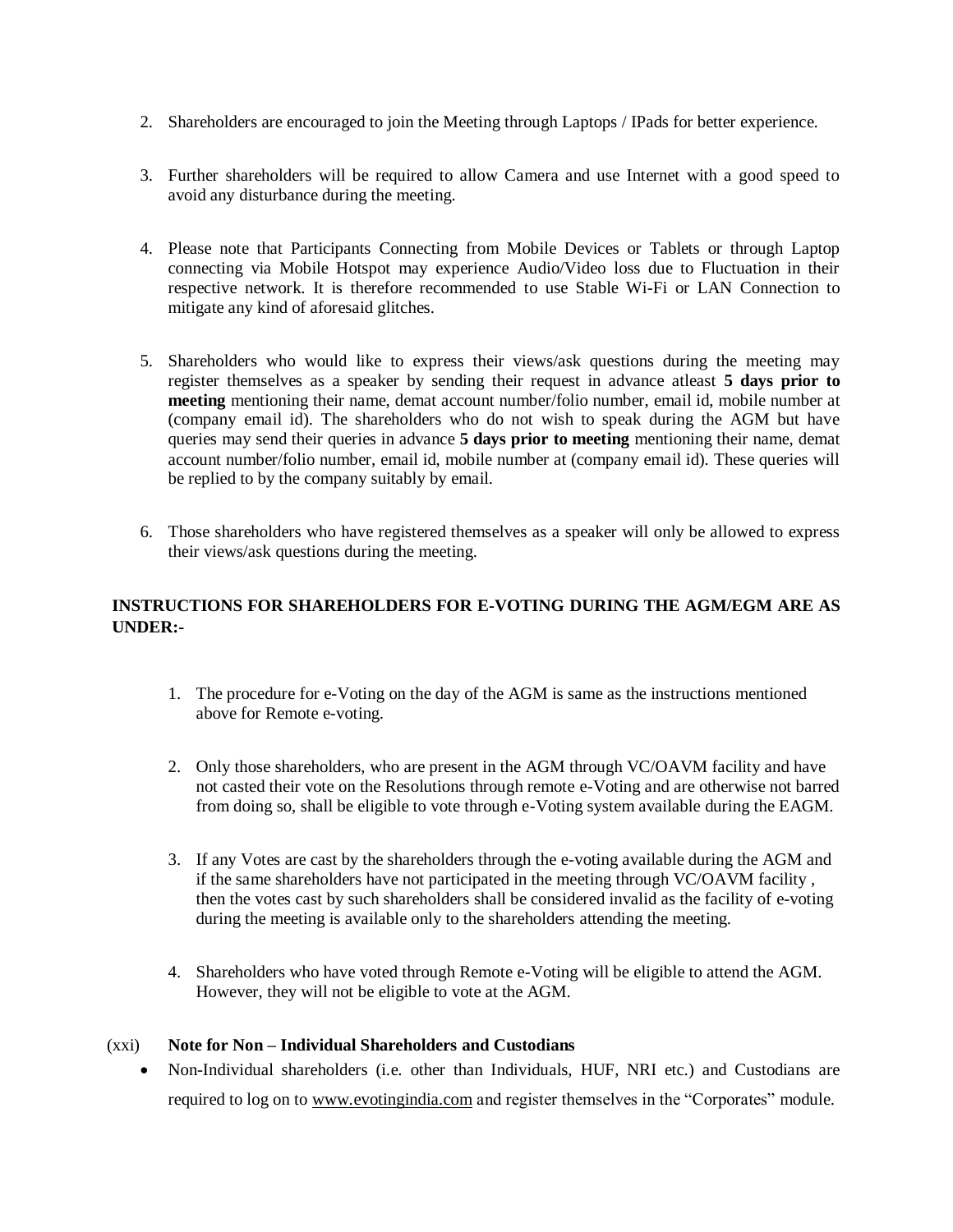- A scanned copy of the Registration Form bearing the stamp and sign of the entity should be emailed to [helpdesk.evoting@cdslindia.com.](mailto:helpdesk.evoting@cdslindia.com)
- After receiving the login details a Compliance User should be created using the admin login and password. The Compliance User would be able to link the account(s) for which they wish to vote on.
- The list of accounts linked in the login should be mailed to helpdesk.evoting@cdslindia.com and on approval of the accounts they would be able to cast their vote.
- A scanned copy of the Board Resolution and Power of Attorney (POA) which they have issued in favour of the Custodian, if any, should be uploaded in PDF format in the system for the scrutinizer to verify the same.
- Alternatively Non Individual shareholders are required to send the relevant Board Resolution/ Authority letter etc. together with attested specimen signature of the duly authorized signatory who are authorized to vote, to the Scrutinizer and to the Company at the email address viz; audit@ipwrs.com (designated email address by company), if they have voted from individual tab  $\&$  not uploaded same in the CDSL e-voting system for the scrutinizer to verify the same.

If you have any queries or issues regarding attending  $AGM \& e$ -Voting from the e-Voting System, you may refer the Frequently Asked Questions ("FAQs") and e-voting manual available at [www.evotingindia.com,](http://www.evotingindia.com/) under help section or write an email to [helpdesk.evoting@cdslindia.com](mailto:helpdesk.evoting@cdslindia.com) or contact Mr. Nitin Kunder (022- 23058738) or Mr. Mehboob Lakhani (022-23058543) or Mr. Rakesh Dalvi (022-23058542).

All grievances connected with the facility for voting by electronic means may be addressed to Mr. Rakesh Dalvi, Manager, (CDSL, ) Central Depository Services (India) Limited, A Wing, 25th Floor, Marathon Futurex, Mafatlal Mill Compounds, N M Joshi Marg, Lower Parel (East), Mumbai - 400013 or send an email to [helpdesk.evoting@cdslindia.com](mailto:helpdesk.evoting@cdslindia.com) or call on 022- 23058542/43.

> By Order of the Board **iPower Solutions India Limited**

 **Sd./- V.PARANDHAMAN Chairman & Managing Director Date: 19/11/2020 DIN: 00323551**

Place: Chennai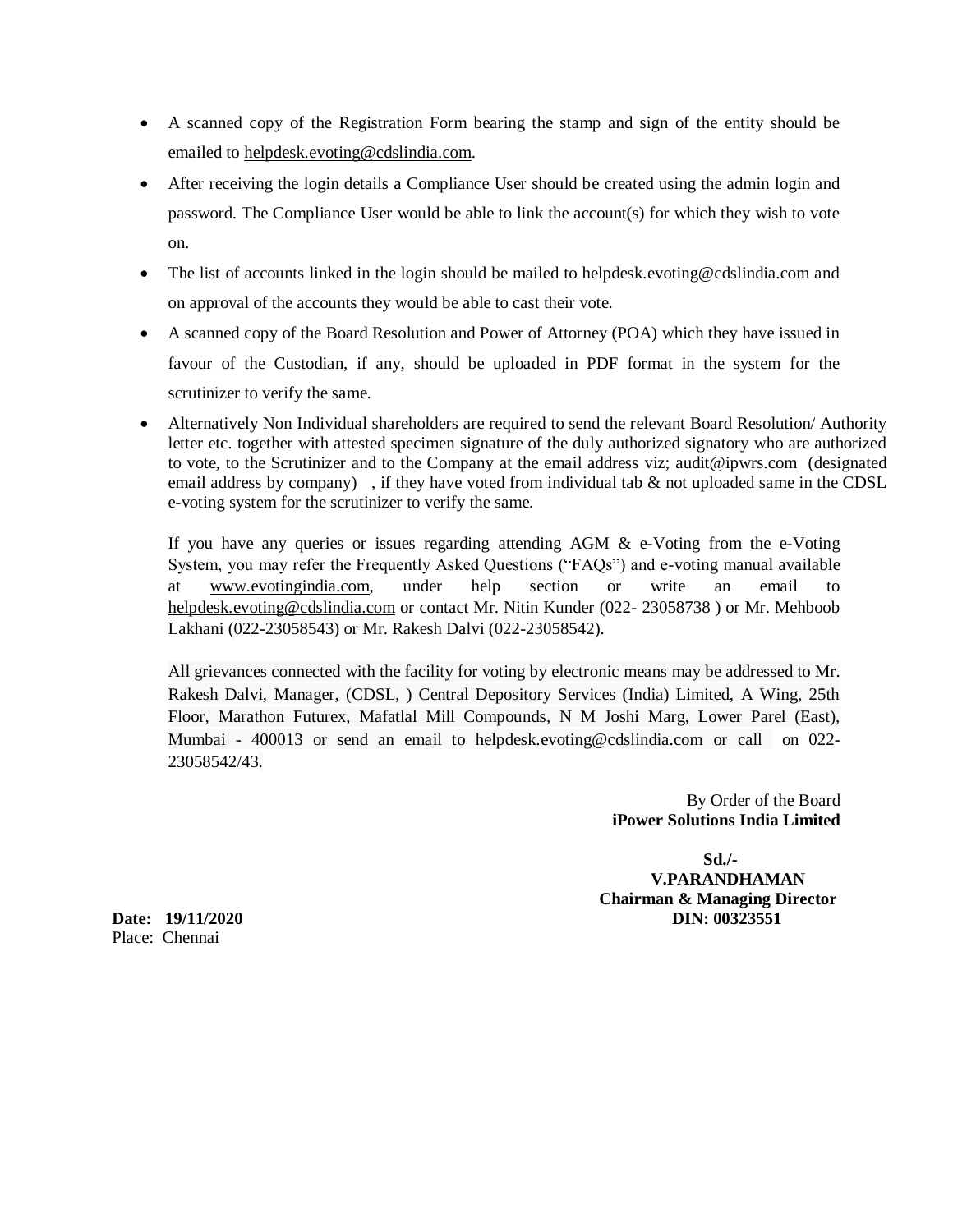### **EXPLANATORY STATEMENT IN RESPECT OF THE SPECIAL BUSINESS PURSUANT TO SECTION 102 OF THE COMPANIES ACT, 2013**

### **ITEM NO. 3**

In accordance with the provisions of Section 149 read with schedule IV to the Companies Act, 2013, appointment of an Independent Director requires approval of members. Based on the recommendation of the Nomination and Remuneration Committee, the Board of Directors have proposed that Mrs. Namagiripettai Ramachandran Alamelu (DIN: 02138648) be appointed as Non-Executive Independent Directors on the Board for a second term of five consecutive years, in terms of Section 149 of the Companies Act, 2013, whose office is not liable to retire by rotation.

The appointment of Mrs. Namagiripettai Ramachandran Alamelu (DIN: 02138648) shall be effective upon approval by the members in the Meeting.

The Company has received notices in writing from members under Section 160 of the Act proposing the candidature of Mrs. Namagiripettai Ramachandran Alamelu (DIN: 02138648) for the office of Director of the Company. The Company has received individual declarations from Mrs. Namagiripettai Ramachandran Alamelu (DIN: 02138648) stating that she meet the criteria of independence as prescribed under sub-section (6) of Section149 of the Act.

Mrs. Namagiripettai Ramachandran Alamelu (DIN: 02138648) is not disqualified from being appointed as a director in terms of Section 164 of the Act and has given individual consents to act as Director.

### **Brief Resume of Mrs. Namagiripettai Ramachandran Alamelu (DIN: 02138648)**

Mrs. Namagiripettai Ramachandran Alamelu is holder of B.E. (Hons), M.E., Ph.D. She has experience over 35 years as system analyst and academic line from Lecturer to Principal of college. Currently she is the Principal of Aarupadai Veedu Institute of Technology, Chennai

### **Directorships/Memberships, Shareholding and relationship with directors inter-se of Mrs. Namagiripettai Ramachandran Alamelu**

Mrs. Namagiripettai Ramachandran Alamelu is the relative Mr. Jayaprakash, Independent Director of the company. Mrs. Namagiripettai Ramachandran Alamelu do not hold any shares in the equity share capital of the Company. Mrs. Namagiripettai Ramachandran Alamelu does not have directorship or membership of committee of Board in any other listed Company.

The Board of Directors recommend the resolutions set out at Item No. 3 in relation to the appointment Mrs. Namagiripettai Ramachandran Alamelu as Independent Directors of the Company for the approval of the shareholders of the Company.

Except Mrs. Namagiripettai Ramachandran Alameluand Mr.Jayaprakash, none of the Directors and Key Managerial Personnel of the Company and their respective relatives is concerned or interested, financially or otherwise in the resolutions set out at item no. 3

Details of Director seeking re-appointment at the forthcoming annual General meeting (in pursuance of sub clause 3 of regulation 36 of the SEBI (listing obligations and Disclosure requirements) regulation, 2015 of the listing agreement (as on 31st March, 2020)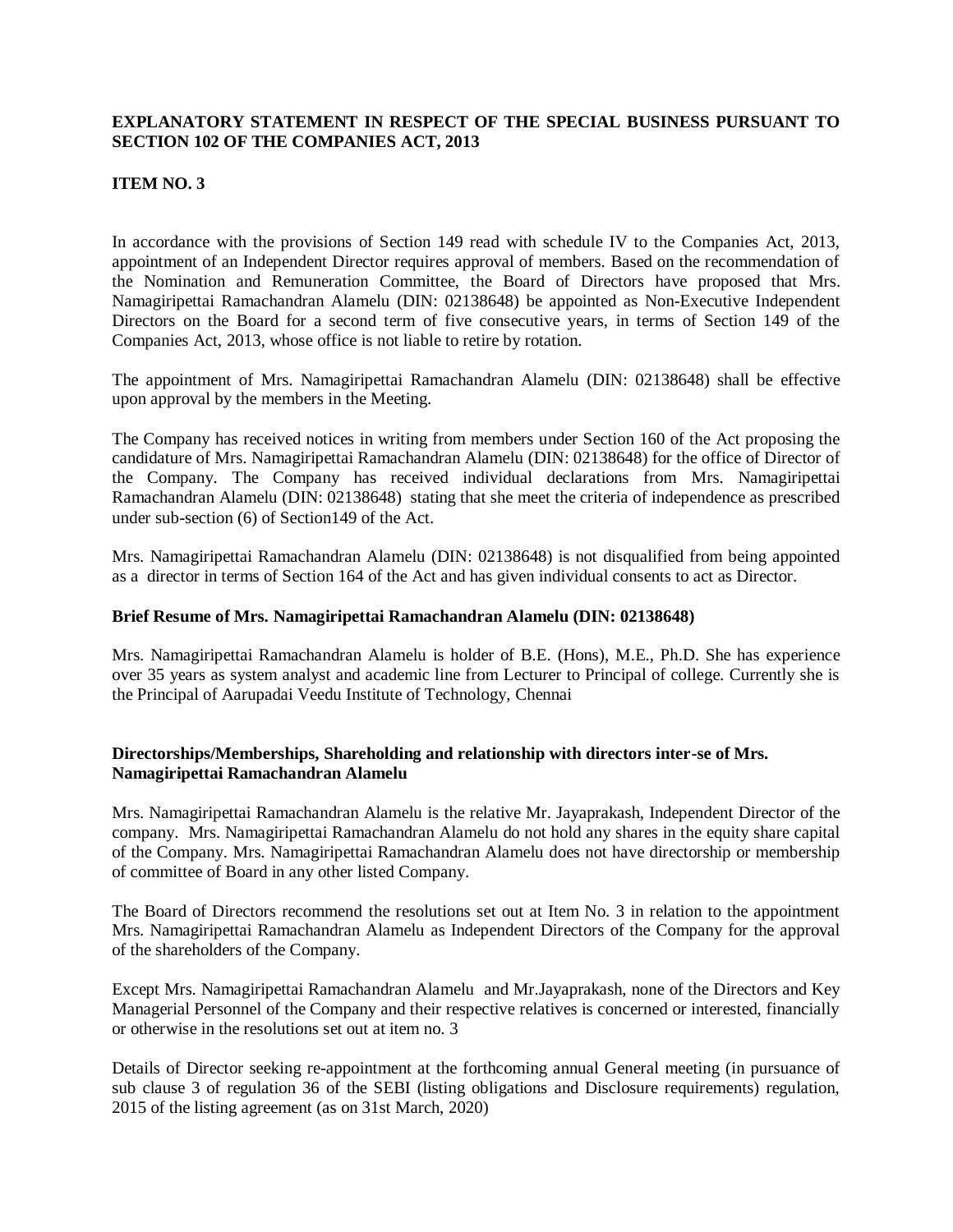| <b>Particulars</b>             | Mr. V Parandhaman               | Namagiripettai             |
|--------------------------------|---------------------------------|----------------------------|
|                                |                                 | Ramachandran Alamelu       |
| <b>DIN</b>                     | 00323551                        | 02138648                   |
| Date of Birth                  | 14/02/1956                      | 10/03/1959                 |
| <b>Education Qualification</b> | CA, Certified Public Accoutant, | B.E. (Hons), M.E., Ph.D.   |
|                                | California, Cost and            |                            |
|                                | Management Accountant,          |                            |
|                                | London, Cost and Works          |                            |
|                                | Accountant, India               |                            |
| Date of appointment on the     | 29/06/2000                      | 31/03/2015                 |
| Board                          |                                 |                            |
| Expertise in specific          | Strategic Planning &            | Head of the Educational    |
| Functional area                | <b>Executive Decision</b>       | Institution. Currently she |
|                                | making.                         | is the Principal of        |
|                                |                                 | Aarupadai Veedu            |
|                                |                                 | Institute of Technology,   |
|                                |                                 | Chennai                    |
| Directorship held in other     | Nil                             | K-Soft Systems Limited     |
| public companies (excluding    |                                 |                            |
| foreign companies)             |                                 |                            |
| Memberships /                  | Nil                             | Nil                        |
| Chairmanships                  |                                 |                            |
| of committees of other         |                                 |                            |
| Public companies (includes     |                                 |                            |
| only Audit and Shareholders/   |                                 |                            |
| Investors                      |                                 |                            |
| Grievance Committee)           |                                 |                            |
| Number of shares held in the   | 31,17,431                       | Nil                        |
| Company                        |                                 |                            |
| Terms & conditions of          | As per Nomination and           | As per Nomination and      |
| appointment or                 | Remuneration Policy of          | Remuneration Policy of     |
| reappointment                  | the Company and terms of        | the Company and terms      |
| along with                     | appointment                     | of                         |
| details of remuneration        |                                 | agreement with the         |
| sought to be paid and          |                                 | Independent                |
| remuneration last drawn by     |                                 | Director as displayed on   |
| such person.                   |                                 | the                        |
|                                |                                 | company's website viz.     |
|                                |                                 | www.ipwrs.com              |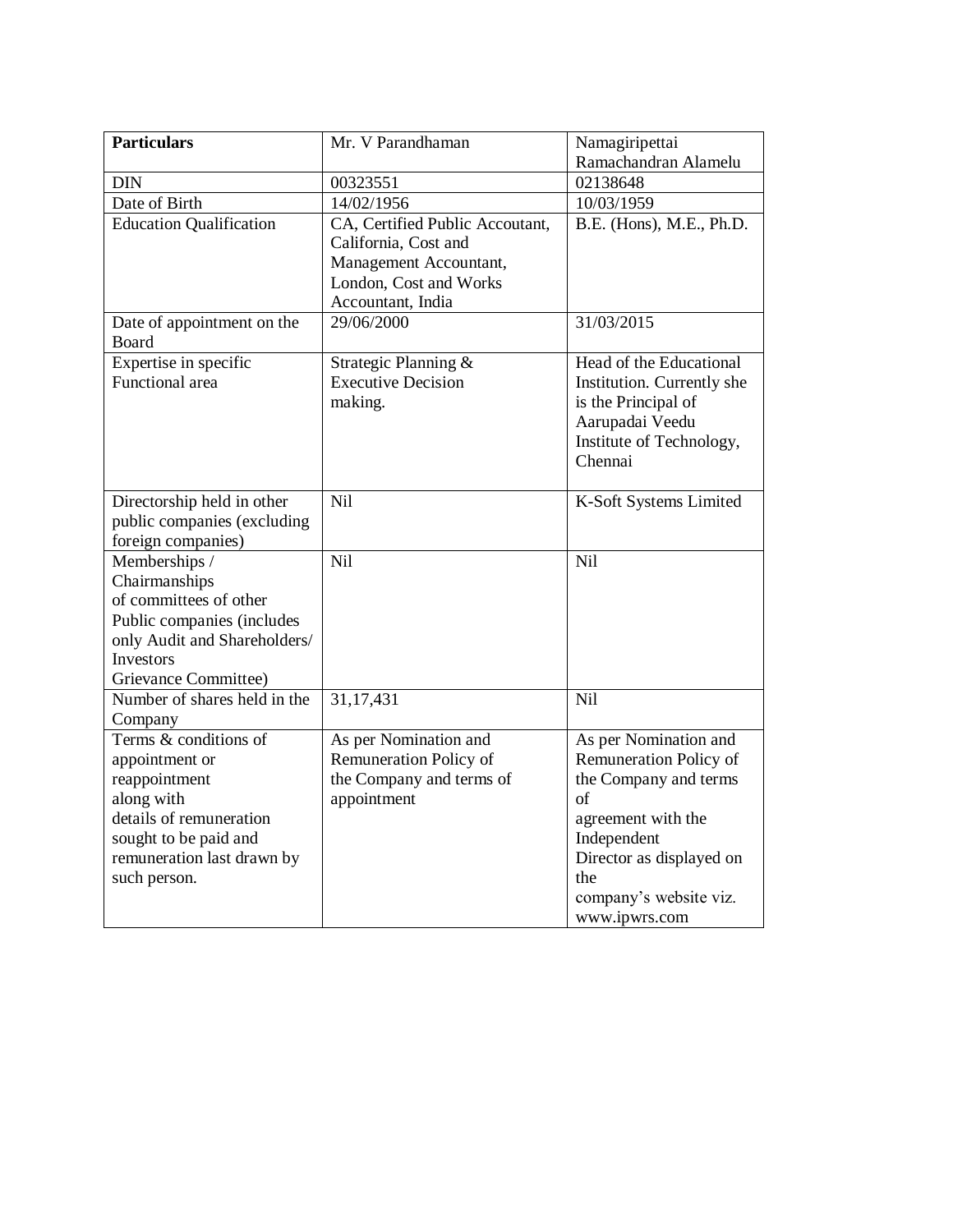### **DIRECTORS' REPORT**

### Dear Members,

Your directors are pleased to present the 35<sup>th</sup> Annual Report and the Company's audited financial statements for the financial year ended 31st March, 2020.

### FINANCIAL PERFORMANCE

The Company's financial performance, for the year ended March 31, 2020 is summarized below;

| S.No           |                                                                                                            | <b>CONTENTS OF THE REPORT</b> |           |  |
|----------------|------------------------------------------------------------------------------------------------------------|-------------------------------|-----------|--|
| $\mathbf{1}$   | FINANCIAL SUMMARY/HIGHLIGHTS, OPERATIONS, STATE OF AFFARIS:                                                |                               |           |  |
|                | (In INR)                                                                                                   |                               |           |  |
|                | Particulars                                                                                                | 2019-20                       | 2018-2019 |  |
|                | Gross Income                                                                                               | 20,99,022                     | 16,65,996 |  |
|                | Profit Before Interest, Depreciation and<br>Tax                                                            | 1,79,201                      | 4,56,435  |  |
|                | <b>Finance Charges</b>                                                                                     |                               |           |  |
|                | Profit Before Depreciation and Tax                                                                         | 1,79,201                      | 4,56,435  |  |
|                | Provision for Depreciation                                                                                 | 1,59,658                      | 1,89,564  |  |
|                | Net Profit Before Tax                                                                                      | 19,543                        | 2,66,871  |  |
|                | Provision for Tax                                                                                          | 5,085                         | 84,210    |  |
|                | Net Profit After Tax                                                                                       | 14,458                        | 1,82,661  |  |
|                | <b>Transfer to General Reserve</b>                                                                         | 14,458                        | 1,82,661  |  |
|                | Surplus/(Deficit) carried to<br>Balance<br>Sheet                                                           | 14,458                        | 1,82,661  |  |
|                | The Company has its presence spanning across USA, Europe and UAE and its focus areas are Web /             |                               |           |  |
|                | e-commerce solutions, software application development, information processing and BPO work. The           |                               |           |  |
|                | Company is doing open source software projects in PHP, Web applications, Android applications etc.         |                               |           |  |
|                | The Company is committed to software development in open source platform. The Company has a                |                               |           |  |
|                | social networking portal called vanavil.com.                                                               |                               |           |  |
| 2              | EVENTS SUBSEQUENT TO THE DATE OF FINANCIAL STATEMENTS:                                                     |                               |           |  |
|                | in view of the lockdown across the country due to CoviD-19 pandemic, the performance of the Company was    |                               |           |  |
|                | adversely affected as execution of some of the orders was delayed. New order bookings are affected leading |                               |           |  |
|                | to significant challenges in going forward.                                                                |                               |           |  |
|                | <b>CHANGE IN THE NATURE OF BUSINESS, IF ANY:</b>                                                           |                               |           |  |
| 3              | There has been no change in the nature of business of the Company during the Financial Year.               |                               |           |  |
| $\overline{4}$ | <b>DIVIDEND:</b>                                                                                           |                               |           |  |
|                | The Company has not recommended any dividend for this financial year in view of financial constraints.     |                               |           |  |
| 5              | AMOUNT, IF ANY, CARRIED FORWARD TO RESERVES:                                                               |                               |           |  |
|                | The balance in profit and loss account amounting to Rs. 14,458/- is carried over to the general reserve    |                               |           |  |
|                | account.                                                                                                   |                               |           |  |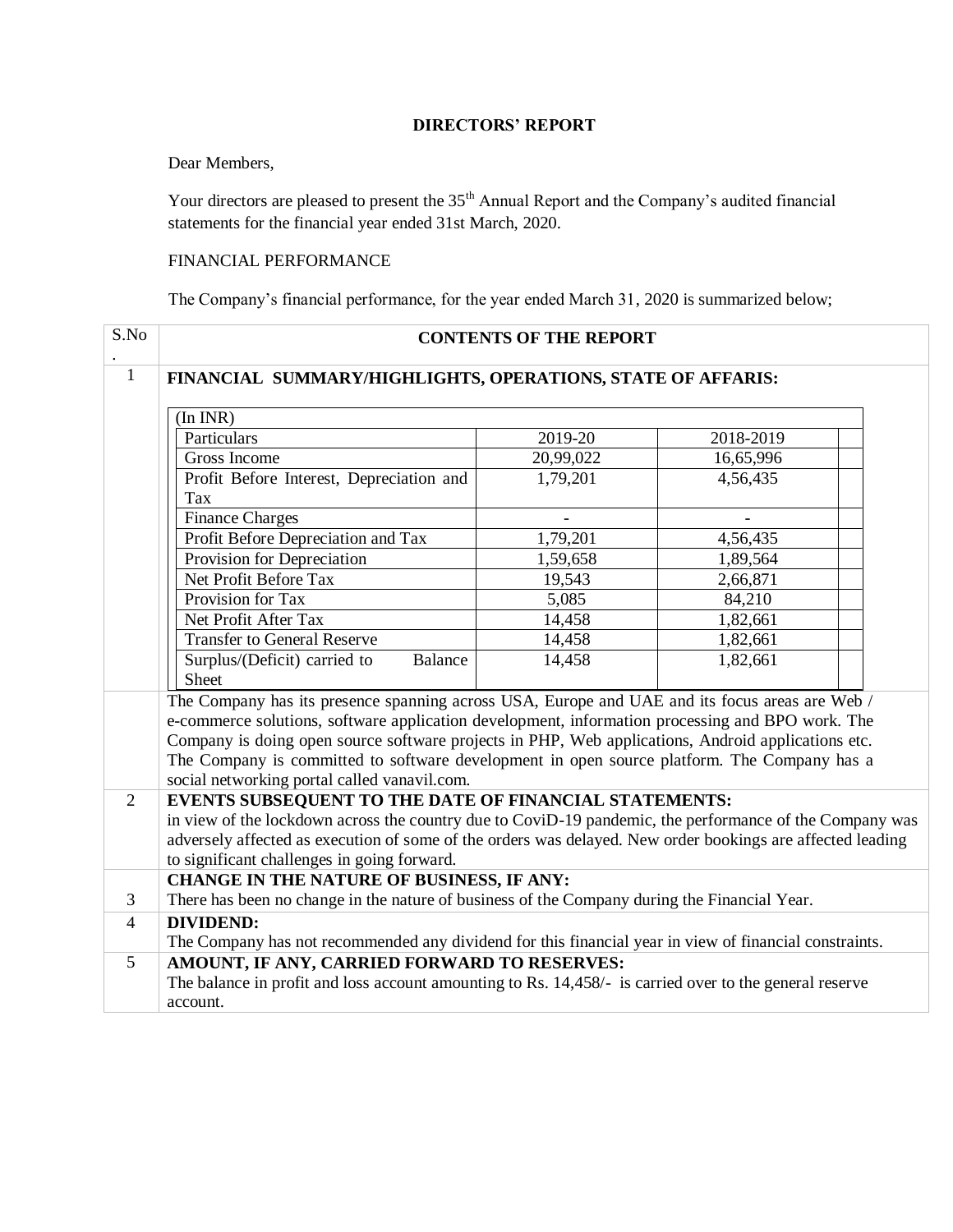| $\sigma$ |                                                                                                                                                                                                                                                                                                                                                                                                                                                                                                                                                                                                                                                                                                                                                                                                                                                      |
|----------|------------------------------------------------------------------------------------------------------------------------------------------------------------------------------------------------------------------------------------------------------------------------------------------------------------------------------------------------------------------------------------------------------------------------------------------------------------------------------------------------------------------------------------------------------------------------------------------------------------------------------------------------------------------------------------------------------------------------------------------------------------------------------------------------------------------------------------------------------|
|          | <b>BOARD MEETINGS:</b>                                                                                                                                                                                                                                                                                                                                                                                                                                                                                                                                                                                                                                                                                                                                                                                                                               |
|          | The Board of Directors met 7 times during this financial year on 11 <sup>th</sup> April 2019, 29 <sup>th</sup> April 2019, 23 <sup>rd</sup> May<br>2019, 30 <sup>th</sup> May 2019, 19 <sup>th</sup> July 2019, 4 <sup>th</sup> November 2019 and 24 <sup>th</sup> January 2020. For details of meetings of                                                                                                                                                                                                                                                                                                                                                                                                                                                                                                                                          |
|          | the board, please refer to the Corporate Governance report, which is a part of this report. The intervening gap                                                                                                                                                                                                                                                                                                                                                                                                                                                                                                                                                                                                                                                                                                                                      |
|          | between the meetings was within the period prescribed under the Companies act, 2013.                                                                                                                                                                                                                                                                                                                                                                                                                                                                                                                                                                                                                                                                                                                                                                 |
| $\tau$   | DIRECTORS AND KEY MANANGERIAL PERSONNEL :                                                                                                                                                                                                                                                                                                                                                                                                                                                                                                                                                                                                                                                                                                                                                                                                            |
|          |                                                                                                                                                                                                                                                                                                                                                                                                                                                                                                                                                                                                                                                                                                                                                                                                                                                      |
|          | $(A)$ Mr.V.Parandhaman (DIN $-$ 00323551) – Promoter Director – Chairman cum Managing Director<br>(B) Mr.R.Jayaprakash (DIN - 02138581) - Independent Non-Executive Director<br>(C) Mr.K.Bhaskaran (DIN – 01952820) - Independent Non-Executive Director<br>(D) Mr.D.RavichandraBabu (DIN $-00016326$ ) - Independent Non-Executive Director<br>(E) Mrs. N R Alamelu (DIN - 02138648) - Independent Non-Executive Woman Director                                                                                                                                                                                                                                                                                                                                                                                                                     |
|          | In accordance with the provisions of Section 152 of the Companies Act, 2013 and the Articles of Association<br>of the company, Mr. V Parandhaman (DIN: 00323551), Director retires by rotation at the forthcoming<br>Annual General Meeting and being eligible offers himself for re-appointment. The Board recommends his<br>reappointment for the consideration of the members of the company at the forthcoming annual general<br>meeting. Brief details of V Parandhaman (DIN: 00323551), has been mentioned in the notice convening the<br>Annual General Meeting at "Information pursuant to the Listing Regulations and Secretarial Standards in<br>respect of Appointment/Re-appointment of Directors.                                                                                                                                       |
|          | Mrs. Namagiripettai Ramachandran Alamelu (DIN: 02138648) has completed the term of appointment as<br>independent director. Further, pursuant to the provisions of Section 149 of the Companies Act, 2013, the<br>recommendations of the Nomination and Remuneration Committee, the Board of Directors of the Company<br>hereby recommends the appointment of Mrs. Namagiripettai Ramachandran Alamelu (DIN: 02138648) as the<br>Independent Directors of the company for another period of 5 years.                                                                                                                                                                                                                                                                                                                                                  |
| 8.       | DECLARATION FROM INDEPENDENT DIRECTORS ON ANNUAL BASIS<br>The Company has received necessary declaration from each Independent Director of the Company under<br>Section 149(7) of the Companies Act, 2013 that the Independent Directors of the Company meet with the<br>criteria of their Independence laid down in Section 149(6).                                                                                                                                                                                                                                                                                                                                                                                                                                                                                                                 |
|          | <b>BOARD EVALUATION</b>                                                                                                                                                                                                                                                                                                                                                                                                                                                                                                                                                                                                                                                                                                                                                                                                                              |
| 9.       |                                                                                                                                                                                                                                                                                                                                                                                                                                                                                                                                                                                                                                                                                                                                                                                                                                                      |
|          | Pursuant to the provisions of the Companies act, 2013 and Regulation 4(f) and Regulation 17 of SEBI<br>(Listing Obligations & Disclosure Requirements) Regulations, 2015, the board has carried out an annual<br>performance evaluation of its own performance, the Directors individually as well as the evaluation of the<br>working of its Committees.                                                                                                                                                                                                                                                                                                                                                                                                                                                                                            |
| 10.      | <b>COMMITTEES OF THE BOARD</b>                                                                                                                                                                                                                                                                                                                                                                                                                                                                                                                                                                                                                                                                                                                                                                                                                       |
|          | As on March 31, 2020, the Board had four committees: the Audit Committee, the Nomination And<br>Remuneration Committee, the Stakeholders Relationship Committee and the Risk Management Committee.<br>A majority of the committees consists entirely of independent Directors. During the year 4 meetings of Audit<br>Committee, 4 meetings of Stakeholders Relationship Committee, 4 meetings of Nomination And<br>Remuneration Committee and 1 meeting of Risk Management committee were also held, the details of which<br>viz., dates and number of meetings attended by each director etc., are given in the Corporate Governance<br>report. Also, all recommendations made by the committees were approved by the Board. A detailed note on<br>the composition of the board and its committees is provided in the Corporate Governance report. |
| 11       | <b>CORPORATE SOCIAL RESPONSIBILITY:</b><br>Pursuant to section 135 of the Companies Act, 2013, every company having net worth of Rs.500 crore or                                                                                                                                                                                                                                                                                                                                                                                                                                                                                                                                                                                                                                                                                                     |
|          | more, or turnover of Rs.1000 crore or more or a net profit of Rs.5 crore or more during the financial year                                                                                                                                                                                                                                                                                                                                                                                                                                                                                                                                                                                                                                                                                                                                           |

<u>ا بر</u>

Τ

 $\Gamma$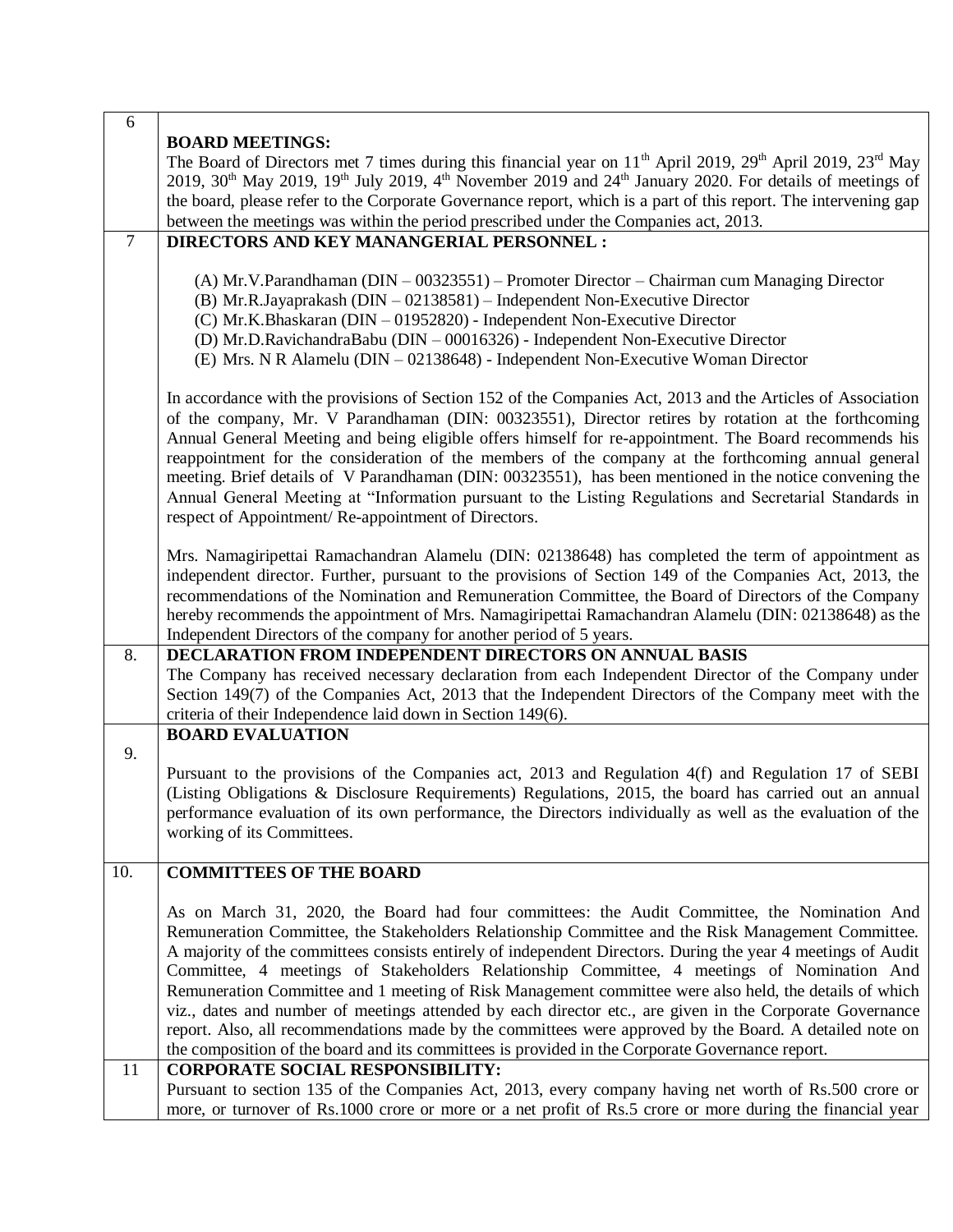|     | shall constitute a CSR Committee. Our Company has not triggered any of the above limits; hence, no              |
|-----|-----------------------------------------------------------------------------------------------------------------|
|     | committee in this has been constituted.                                                                         |
| 12  | DISCLOSURE AS REQUIRED UNDER SECTION 22 OF SEXUAL HARASSMENT OF WOMEN                                           |
|     | AT WORKPLACE (PREVENTION, PROHIBITION AND REDRESSAL) ACT, 2013                                                  |
|     | The Company has in place an Anti Sexual Harassment Policy in line with the requirements of the Sexual           |
|     | Harassment of Women at Workplace (Prevention, Prohibition and Redressal) Act, 2013.                             |
|     | The Internal Complaints Committee ("ICC") has been set up to redress the complaints received regarding          |
|     | sexual harassment. All employees are covered under this policy.                                                 |
|     | The following is the summary of the complaints received and disposed off during the financial Year 2019-20:     |
|     | a) No. of complaints received: NIL                                                                              |
| 13. | b) No. of complaints disposed off: NIL<br><b>VIGIL MECHANISM:</b>                                               |
|     | Pursuant to the provisions of revised Regulation 22 of SEBI (Listing Obligations & Disclosure                   |
|     | Requirements) Regulations, 2015 and section 166 (9) $\&$ (10) of the Companies act, 2013, the Company had       |
|     | established a vigil mechanism for Directors and employees to report concerns of unethical behavior, actual or   |
|     | suspected fraud or violation of the Company's Code of Conduct.                                                  |
|     |                                                                                                                 |
| 14. | <b>DIRECTOR'S RESPONSIBILITY STATEMENT:</b>                                                                     |
|     | In pursuance of section 134 (5) of the Companies Act, 2013, the Directors hereby confirm that:                  |
|     | (a) in the preparation of the annual accounts, the applicable accounting standards had been followed along      |
|     | with proper explanation relating to material departures;                                                        |
|     |                                                                                                                 |
|     | (b) the directors had selected such accounting policies and applied them consistently and made judgments        |
|     | and estimates that are reasonable and prudent so as to give a true and fair view of the state of affairs of the |
|     | company at the end of the financial year and of the profit and loss of the company for that period;             |
|     | (c) the directors had taken proper and sufficient care for the maintenance of adequate accounting records in    |
|     | accordance with the provisions of this Act for safeguarding the assets of the company and for preventing and    |
|     | detecting fraud and other irregularities;                                                                       |
|     |                                                                                                                 |
|     | (d) the directors had prepared the annual accounts on a going concern basis; and                                |
|     |                                                                                                                 |
|     | (e) the directors, had laid down internal financial controls to be followed by the company and that such        |
|     | internal financial controls are adequate and were operating effectively.                                        |
|     |                                                                                                                 |
|     | (f) the directors had devised proper systems to ensure compliance with the provisions of all applicable laws    |
|     | and that such systems were adequate and operating effectively                                                   |
|     |                                                                                                                 |
| 15. | INFORMATION ABOUT THE FINANCIAL PERFORMANCE / FINANCIAL POSITION OF THE                                         |
|     | <b>SUBSIDIARIES / ASSOCIATES/ JV</b>                                                                            |
|     | The company does not have any subsidiaries, associates or joint ventures.                                       |
|     |                                                                                                                 |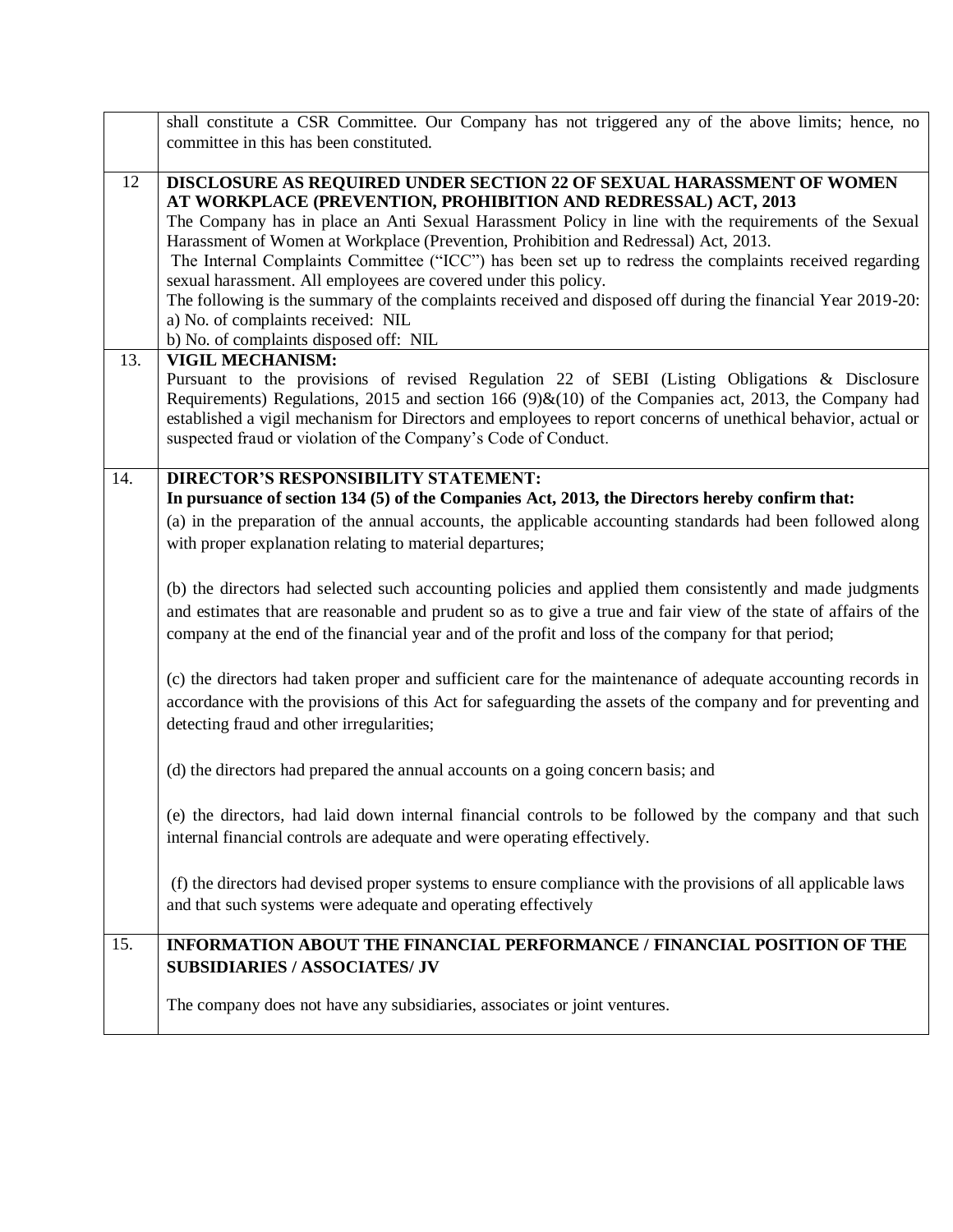| 16. | <b>EXTRACT OF ANNUAL RETURN:</b><br>As required pursuant to section 92(3) of the Companies Act, 2013 and rule 12(1) of the Companies<br>(Management and Administration) Rules, 2014, an extract of annual return in MGT 9 is given as a part of<br>this Annual Report under ANNEXURE I                                                                                                                                                                                                                                          |
|-----|---------------------------------------------------------------------------------------------------------------------------------------------------------------------------------------------------------------------------------------------------------------------------------------------------------------------------------------------------------------------------------------------------------------------------------------------------------------------------------------------------------------------------------|
| 17. | <b>AUDITORS:</b>                                                                                                                                                                                                                                                                                                                                                                                                                                                                                                                |
|     | M/s. Macharla & Associates. Chartered accountants (Firm Registration No. 013818S),) existing auditors of<br>the Company were appointed for a period of 5(five) years by the members of the Company in the $34th$ annual<br>General meeting held on 14 <sup>th</sup> August 2019. By virtue of the amendment made in the Companies<br>(Amendment) act, 2017 notified on may 7, 2018, the Company is not required to place before the annual<br>General meeting the matter pertaining to ratification of appointment of auditors. |
| 18  | <b>AUDITORS' REPORT</b>                                                                                                                                                                                                                                                                                                                                                                                                                                                                                                         |
|     | There are no qualifications, reservations or adverse remarks made by M/s. Macharla & Associates., Chartered<br>Accountants, Statutory Auditors in their report for the Financial Year ended 31st March, 2020.                                                                                                                                                                                                                                                                                                                   |
|     | The Statutory Auditors have not reported any incident of fraud to the Audit Committee of the Company<br>under subsection(12) of section 143 of the Companies Act, 2013, during the year under review.                                                                                                                                                                                                                                                                                                                           |
| 19  | <b>SECRETARIAL AUDIT:</b>                                                                                                                                                                                                                                                                                                                                                                                                                                                                                                       |
|     | Secretarial audit report as provided by Mrs. Saimathy, Practising Company Secretary, is annexed to this<br><b>Report as ANNEXURE 11</b>                                                                                                                                                                                                                                                                                                                                                                                         |
| 20  | <b>COMMENTS ON SECRETARIAL AUDIT REPORT:</b>                                                                                                                                                                                                                                                                                                                                                                                                                                                                                    |
|     | The Board of Directors undertake to rectify all the remarks made by Secretarial Auditor and to do necessary<br>compliance in the current year                                                                                                                                                                                                                                                                                                                                                                                   |
| 21  | <b>INTERNAL AUDITOR</b>                                                                                                                                                                                                                                                                                                                                                                                                                                                                                                         |
|     | The Board of Directors based on the recommendation of the Audit Committee has re-appointed Mr. V R<br>Sridharan., Chartered Accountants, Chennai, as the Internal Auditors of your Company. The Internal<br>Auditors are submitting their reports on quarterly basis.                                                                                                                                                                                                                                                           |
| 22. | CONSERVATION OF ENERGY, TECHNOLOGY ABSORPTION AND FOREIGN EXCHANGE<br><b>OUTGO:</b>                                                                                                                                                                                                                                                                                                                                                                                                                                             |
|     | The Company informs that the disclosure of particulars under section $134(3)(m)$ of the Companies act, 2013<br>read with Rule 8 (3) of Companies (Accounts) Rules, 2014 relating to conservation of Energy etc is not<br>applicable to the Company as no energy intensive works are undertaken by the company.                                                                                                                                                                                                                  |
|     | Particulars relating to Technology Absorption etc., have not been furnished as the Company has neither<br>undertaken any Research & Development activities in the Field of operations nor imported any technology<br>thereto.                                                                                                                                                                                                                                                                                                   |
|     | In respect of Foreign Exchange earnings and outgo (in US\$), details are given below:<br>Foreign Exchange Earnings: US\$ 34,300 / INR 24,13,383/-                                                                                                                                                                                                                                                                                                                                                                               |
|     | Foreign Exchange Outgo: US\$ - Nil                                                                                                                                                                                                                                                                                                                                                                                                                                                                                              |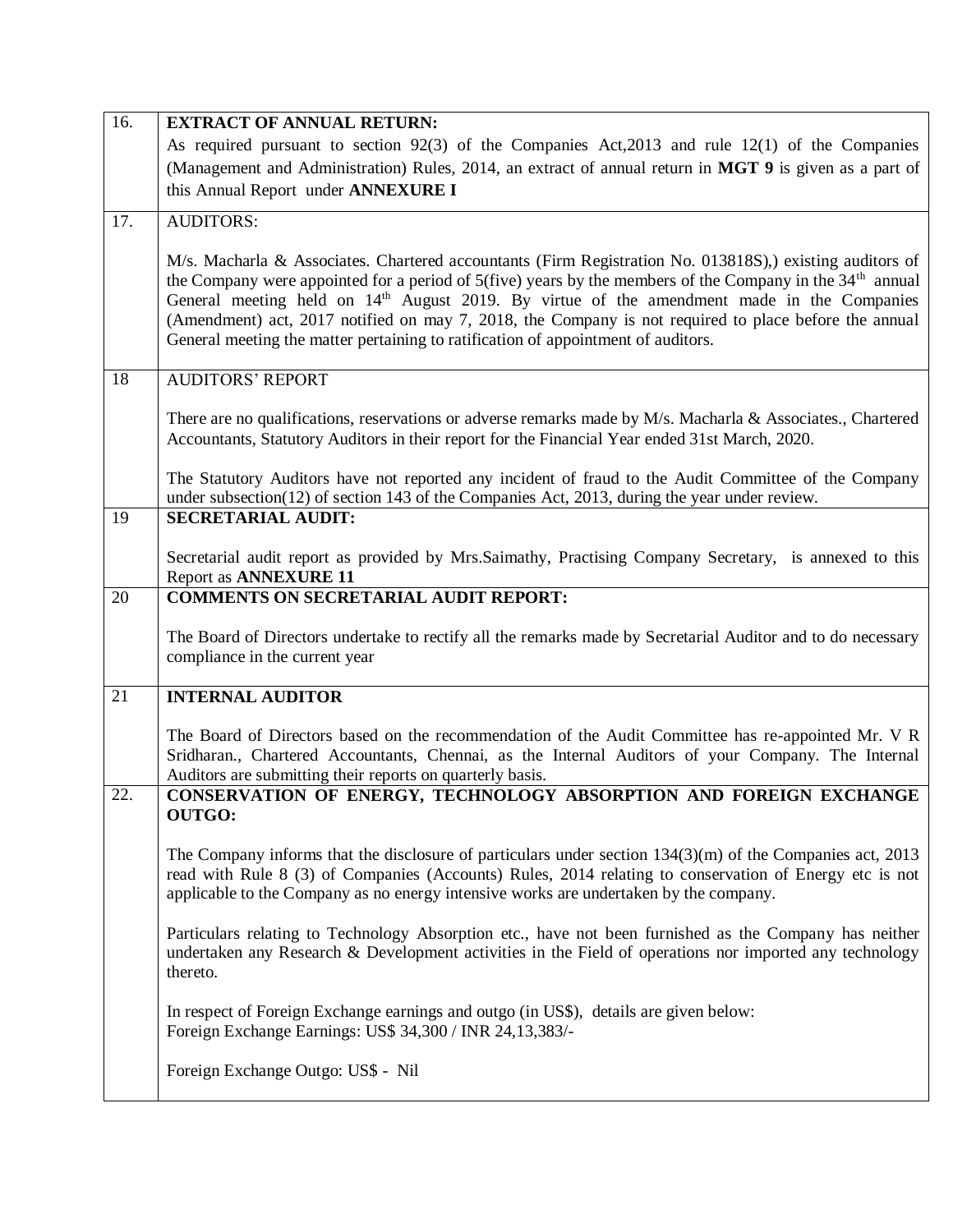| 23. | DETAILS RELATING TO DEPOSITS, IF ANY:                                                                                                                                                                                                                                                                                                                                                                                                                                                                                                                                             |
|-----|-----------------------------------------------------------------------------------------------------------------------------------------------------------------------------------------------------------------------------------------------------------------------------------------------------------------------------------------------------------------------------------------------------------------------------------------------------------------------------------------------------------------------------------------------------------------------------------|
|     | The Company has not accepted any deposits during the Financial Year.                                                                                                                                                                                                                                                                                                                                                                                                                                                                                                              |
|     |                                                                                                                                                                                                                                                                                                                                                                                                                                                                                                                                                                                   |
| 24. | PARTICULARS OF LOANS, GUARANTEES OR INVESTMENTS:                                                                                                                                                                                                                                                                                                                                                                                                                                                                                                                                  |
|     | The Company has duly complied with the provision of Section 186 of the Companies Act, 2013 and it has not                                                                                                                                                                                                                                                                                                                                                                                                                                                                         |
|     | given any loans, guarantees and investments during the financial year.                                                                                                                                                                                                                                                                                                                                                                                                                                                                                                            |
| 25. | <b>RISK MANAGEMENT:</b>                                                                                                                                                                                                                                                                                                                                                                                                                                                                                                                                                           |
|     | The Company has well defined Risk Management Policy in place. The fact that the Risks and opportunities<br>are inevitably intertwined, is well recognised policy by the Company and thus aims to identify, manage and<br>minimize, risks, strategically. It is committed to embedding risk management throughout the organisation and<br>its systems and controls are designed to ensure that exposure to significant risk is properly managed. With the<br>predefined risk management principles and policy, the Company identifies, categorizes, assess and<br>addresses risks. |
|     | Key Elements of Risks:                                                                                                                                                                                                                                                                                                                                                                                                                                                                                                                                                            |
|     | Global Economic Situation: The Economic environment around the world is showing sign of growth.<br>(i)<br>Growth in the software industry has been fairly positive.                                                                                                                                                                                                                                                                                                                                                                                                               |
|     | Cost pressure: Increasing operating cost may create a pressure on margin. The Company is focusing to<br>(ii)<br>put up framework for cost management.                                                                                                                                                                                                                                                                                                                                                                                                                             |
|     | (iii) Regulatory risks: Any Change in regulations in the field of our operations, would have an impact on the<br>operations. The Company is vigilant on such changes for easy adaptability.                                                                                                                                                                                                                                                                                                                                                                                       |
|     | (iv) Emerging Trend: New technologies and trends used in software industry may impact consumers'<br>behavior. The Company continuously scan business environment for early detection of emerging trend.                                                                                                                                                                                                                                                                                                                                                                           |
| 26. | <b>RELATED PARTY TRANSACTIONS:</b>                                                                                                                                                                                                                                                                                                                                                                                                                                                                                                                                                |
|     | There are no related party transactions during the financial year under review under section 188 of the<br>Companies Act 2013.                                                                                                                                                                                                                                                                                                                                                                                                                                                    |
| 27  | ADEQUACY OF INTERNAL FINANCIAL CONTROLS WITH REFERENCE TO THE<br><b>FINANCIAL STATEMENTS:</b>                                                                                                                                                                                                                                                                                                                                                                                                                                                                                     |
|     | The Company has in place an Internal Control System, commensurate with the size, scale and complexity of<br>its operations. During the year, such controls were tested and no reportable material weaknesses in the design<br>or operation<br>were observed.                                                                                                                                                                                                                                                                                                                      |
| 28  | SUBSIDIARIES/ ASSOCIATE COMPANIES/ JOINT VENTURES:                                                                                                                                                                                                                                                                                                                                                                                                                                                                                                                                |
|     | The Company has no subsidiaries/ associate companies/ joint ventures as on 31st March, 2020.                                                                                                                                                                                                                                                                                                                                                                                                                                                                                      |
| 29. | <b>DISCLOSURE ABOUT COST AUDIT :</b>                                                                                                                                                                                                                                                                                                                                                                                                                                                                                                                                              |
|     | Details of cost audit are not provided as the commercial operations are very limited and no cost audit is<br>undertaken.                                                                                                                                                                                                                                                                                                                                                                                                                                                          |
| 30. | <b>RATIO OF REMUNERATION TO EACH DIRECTOR :</b>                                                                                                                                                                                                                                                                                                                                                                                                                                                                                                                                   |
|     | At present Directors are not receiving any remuneration from the company in view of the financial<br>constraints.                                                                                                                                                                                                                                                                                                                                                                                                                                                                 |
| 31  | <b>VIGIL MECHANISM:</b>                                                                                                                                                                                                                                                                                                                                                                                                                                                                                                                                                           |
|     | The Company has a Whistle Blower Policy framed to deal with instance of fraud and mismanagement, if any                                                                                                                                                                                                                                                                                                                                                                                                                                                                           |